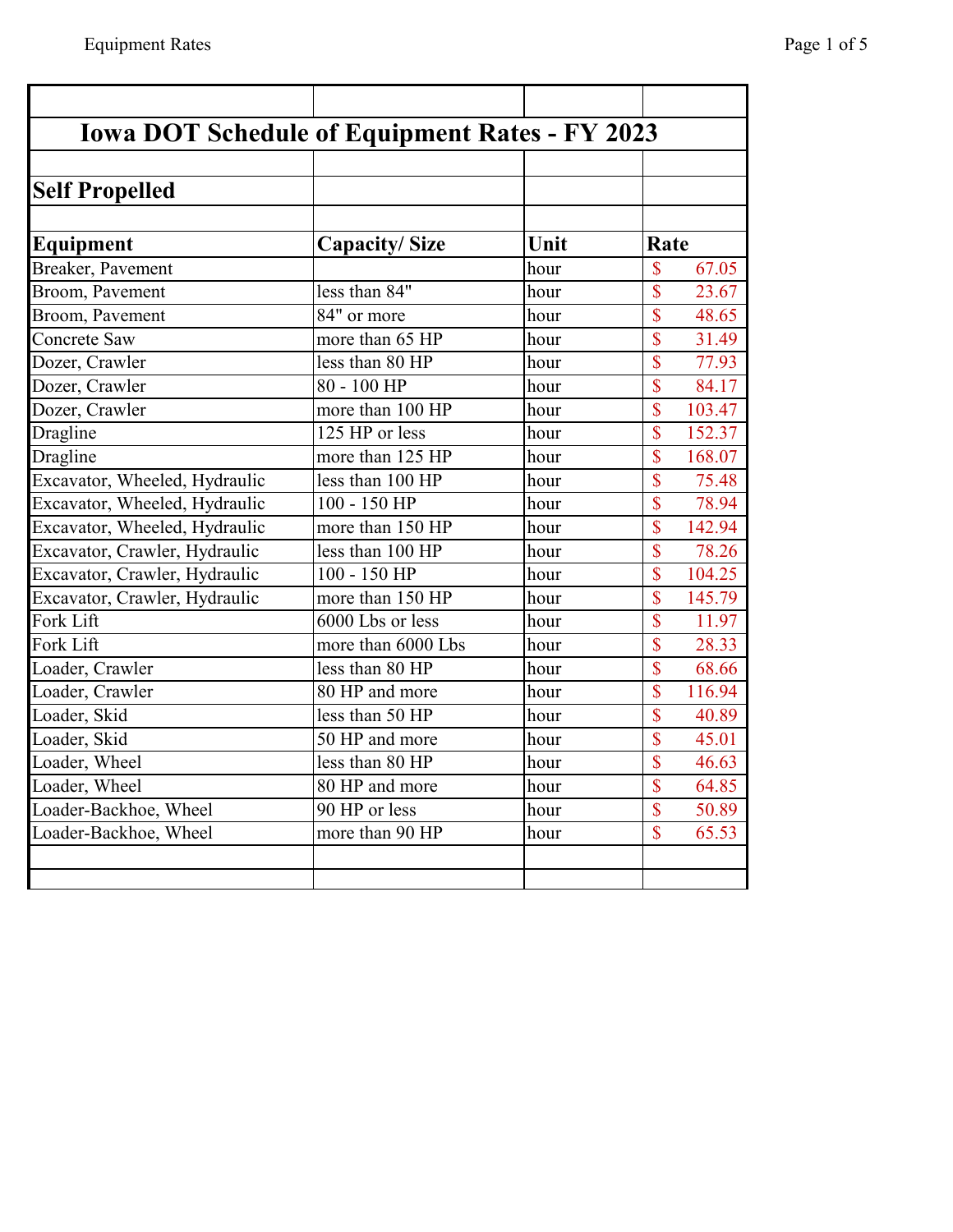| <b>Self Propelled (continued)</b>   |                          |      |                                    |
|-------------------------------------|--------------------------|------|------------------------------------|
|                                     |                          |      |                                    |
| Equipment                           | <b>Capacity/Size</b>     | Unit | Rate                               |
| Motor Grader                        | less than 135 HP         | hour | $\overline{\mathbb{S}}$<br>72.54   |
| Motor Grader                        | 135 HP or more           | hour | $\overline{\mathcal{S}}$<br>104.50 |
| Paver, Asphalt                      | less than 10' screed     | hour | $\overline{\mathbb{S}}$<br>243.62  |
| Paver, Asphalt                      | 10' screed or more       | hour | \$<br>347.87                       |
| Paver, Concrete Slip Form           | $10'$ or less            | hour | $\overline{\mathbb{S}}$<br>97.61   |
| Paver, Concrete Slip Form           | more than 10'            | hour | $\overline{\mathbb{S}}$<br>295.88  |
| Pulverizer/Scarifier/Road Reclaimer |                          | hour | $\overline{\mathbb{S}}$<br>692.69  |
| Rear Discharge Conc Transit Mixer   |                          | hour | $\overline{\mathbb{S}}$<br>96.14   |
| Road Widener                        |                          | hour | $\overline{\mathbb{S}}$<br>170.07  |
| Roller, Rubber Tire                 | 7 wheel or less          | hour | $\overline{\mathbb{S}}$<br>108.09  |
| Roller, Rubber Tire                 | more than 7 wheel        | hour | $\overline{\mathcal{S}}$<br>115.09 |
| Roller, Steel Drum                  | less than 40" drum width | hour | $\overline{\mathbb{S}}$<br>35.97   |
| Roller, Steel Drum                  | 40 - 67" drum width      | hour | $\overline{\mathbb{S}}$<br>97.60   |
| Roller, Steel Drum                  | more than 67" drum       | hour | \$<br>146.67                       |
| Roller, Sheep's Foot                | 40 - 67" drum            | hour | \$<br>61.90                        |
| Roller, Sheep's Foot                | more than 67" drum       | hour | $\overline{\mathbb{S}}$<br>82.90   |
| Scraper                             | 11 CY or less            | hour | \$<br>190.69                       |
| Scraper                             | $11 - 21$ CY             | hour | \$<br>339.08                       |
| Scraper                             | more than 21 CY          | hour | $\overline{\mathcal{S}}$<br>295.34 |
| Spreader, Chip                      | 10' or less              | hour | $\mathsf{\$}$<br>86.28             |
| Spreader, Chip                      | more than 10'            | hour | $\overline{\mathbb{S}}$<br>121.54  |
| Street Sweeper                      | Single Engine            | hour | \$<br>111.71                       |
| Tractor                             | less that 50 HP          | hour | \$<br>22.53                        |
| Tractor                             | 50-70 HP                 | hour | \$<br>23.58                        |
| Tractor                             | more than 70 HP          | hour | $\overline{\mathbb{S}}$<br>36.80   |
| Tractor & Mower                     |                          | hour | $\overline{\mathbb{S}}$<br>39.72   |
| Trencher                            | 48" or less trench depth | hour | \$<br>30.77                        |
| Trencher                            | more than 48" depth      | hour | \$<br>49.43                        |
|                                     |                          |      |                                    |
|                                     |                          |      |                                    |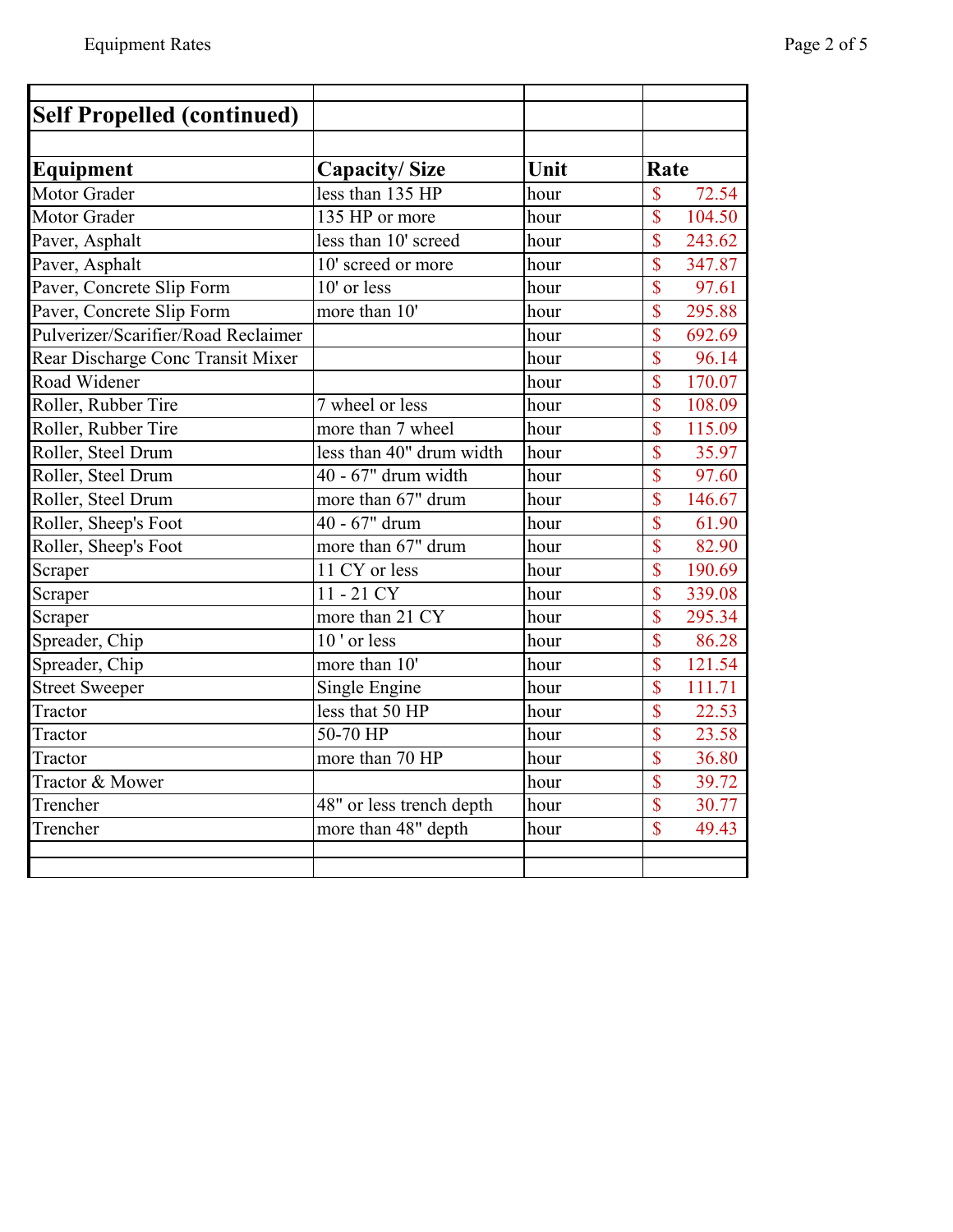| <b>Self Propelled (continued)</b> |                                     |      |                         |
|-----------------------------------|-------------------------------------|------|-------------------------|
|                                   |                                     |      |                         |
| Equipment                         | <b>Capacity/Size</b>                | Unit | Rate                    |
| Truck, Dump                       | Single Axle                         | hour | 52.51<br>\$             |
| Truck, Dump                       | Tandem Axle                         | hour | \$<br>61.19             |
| Truck, Dump                       | Triple Axle                         | hour | \$<br>95.94             |
| Truck, Flatbed                    | Single Axle                         | hour | \$<br>52.51             |
| Truck, Flatbed                    | Tandem Axle                         | hour | \$<br>54.97             |
| Truck, Fuel                       |                                     | hour | \$<br>39.25             |
| Truck, Pick-up or Van or SUV      | $1/2$ or $3/4$ Ton, $4 \times 2$    | hour | $\mathbf{\$\}$<br>15.06 |
| Truck, Pick-up or Van or SUV      | $1/2$ OR 3/4 Ton, 4 X 4             | hour | \$<br>18.07             |
| Truck, Pick-up or Van             | 1 ton, $4 \times 2$ or $4 \times 4$ | hour | \$<br>22.55             |
| Truck, Tractor                    | 30,000 Lbs or less                  | hour | \$<br>39.65             |
| Truck, Tractor                    | $>$ 30,000 & < 50,000 Lbs           | hour | \$<br>65.70             |
| Truck, Tractor                    | more than 50,000 Lbs                | hour | \$<br>71.47             |
| Truck, Water                      | 2500 Gal or less                    | hour | \$<br>41.94             |
| Truck, Water                      | more than 2500 Gal                  | hour | \$<br>47.51             |
|                                   |                                     |      |                         |
|                                   |                                     |      |                         |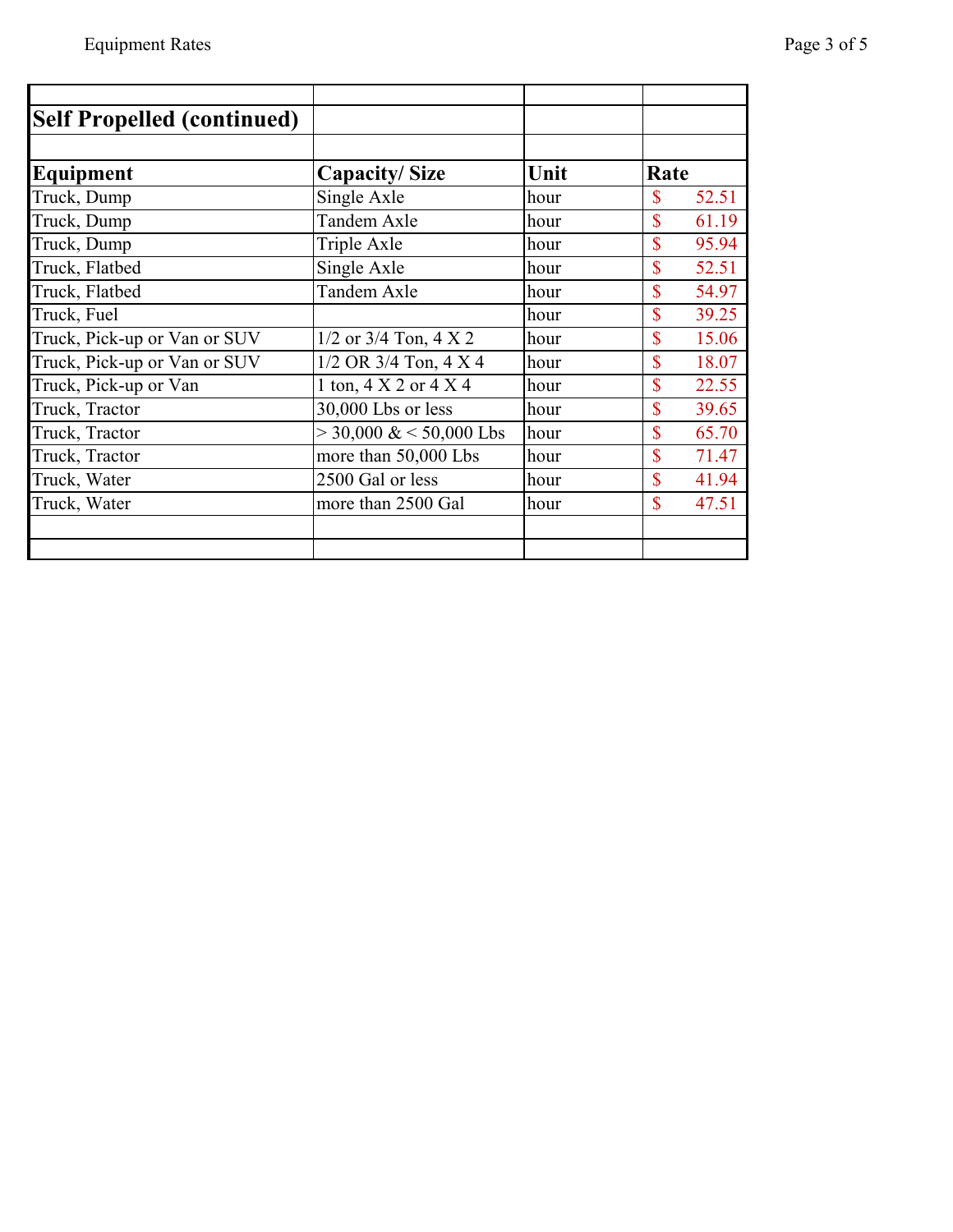| Non-self Propelled, Motorized, over \$5,000.00                                                                        |                      |      |                                   |
|-----------------------------------------------------------------------------------------------------------------------|----------------------|------|-----------------------------------|
|                                                                                                                       |                      |      |                                   |
| Equipment                                                                                                             | <b>Capacity/Size</b> | Unit | Rate                              |
| Air Compressor                                                                                                        | 125 - 200 CFM        | hour | \$<br>19.03                       |
| Air Compressor                                                                                                        | more than 200 CFM    | hour | \$<br>22.17                       |
| <b>Asphalt Distributor</b>                                                                                            | 1600 Gal or less     | hour | \$<br>33.45                       |
| <b>Asphalt Distributor</b>                                                                                            | more than 1600 Gal   | hour | \$<br>45.97                       |
| Breaker, Pavement, Attachment only                                                                                    |                      | hour | \$<br>15.30                       |
| <b>Brush Chipper</b>                                                                                                  | 7" or less           | hour | \$<br>26.80                       |
| <b>Brush Chipper</b>                                                                                                  | > 7" < 16"           | hour | \$<br>35.90                       |
| <b>Brush Chipper</b>                                                                                                  | 16" or more          | hour | \$<br>46.93                       |
| Chainsaw                                                                                                              | 15" or less bar      | hour | \$<br>2.94                        |
| Chainsaw                                                                                                              | over 15" bar         | hour | \$<br>2.99                        |
| Compactor, Towed, Rubber Tired                                                                                        |                      | hour | $\overline{\$}$<br>20.00          |
| Compactor, Towed, Sheepsfoot                                                                                          |                      | hour | \$<br>25.49                       |
| Generator                                                                                                             | <b>5 KW</b>          | hour | \$<br>9.92                        |
| Generator                                                                                                             | 15 KW                | hour | \$<br>12.85                       |
| Generator                                                                                                             | 40 KW                | hour | \$<br>22.40                       |
| Generator                                                                                                             | <b>75 KW</b>         | hour | $\overline{\mathbb{S}}$<br>36.09  |
| Generator                                                                                                             | 100 KW               | hour | $\overline{\mathcal{S}}$<br>44.45 |
| Generator                                                                                                             | 150 KW               | hour | \$<br>63.71                       |
| Generator                                                                                                             | 200 KW               | hour | \$<br>70.44                       |
| Generator                                                                                                             | 300 KW               | hour | \$<br>102.29                      |
| Generator                                                                                                             | 400 KW               | hour | \$<br>156.30                      |
| Generator                                                                                                             | 500 KW               | hour | \$<br>209.18                      |
| Generator                                                                                                             | $\overline{700}$ KW  | hour | $\overline{\mathbb{S}}$<br>243.12 |
| Mud Jacking Equipment                                                                                                 | Under 27.9 GPM       | hour | \$<br>9.27                        |
| Mud Jacking Equipment                                                                                                 | 28 to 59.9 GPM       | hour | \$<br>19.20                       |
| Mud Jacking Equipment                                                                                                 | 60 GPM & Over        | hour | \$<br>33.15                       |
| Mulcher, Trailer Mtd                                                                                                  |                      | hour | \$<br>17.48                       |
| Pole Chain Saw                                                                                                        |                      | hour | \$<br>2.94                        |
| Pump, Water                                                                                                           | 2" or less           | hour | \$<br>7.77                        |
| Pump, Water                                                                                                           | more than 2"         | hour | \$<br>10.16                       |
| Rates for Non-self Propelled Equipment does not include the cost of Trucks or Trailers for mounting where applicable. |                      |      |                                   |
|                                                                                                                       |                      |      |                                   |
|                                                                                                                       |                      |      |                                   |